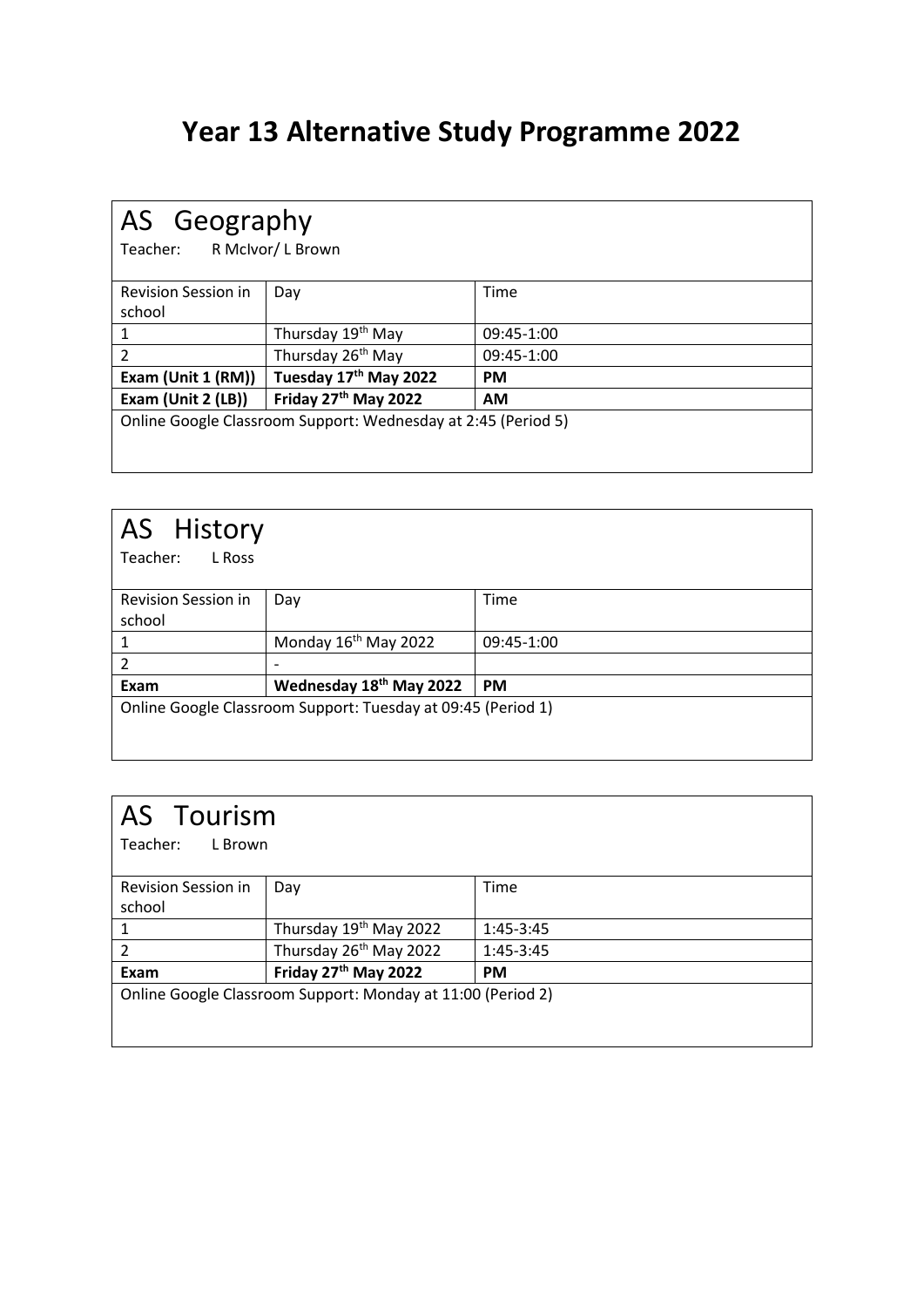## AS Life and Health Sciences

K Debbadi/ S Law

| Revision Session in                                                                                  | Day                                 | Time             |
|------------------------------------------------------------------------------------------------------|-------------------------------------|------------------|
| school                                                                                               |                                     |                  |
|                                                                                                      | Friday 20 <sup>th</sup> May 2022    | $1:45-3:45$ (SL) |
|                                                                                                      | Wednesday 25 <sup>th</sup> May 2022 | 09:45-1:00 (KD)  |
| 3                                                                                                    | Wednesday 8th June 2022             | 09:45-1:00 (SL)  |
| Exam (KD)                                                                                            | Monday 30th May 2022                | <b>AM</b>        |
| Exam (SL)                                                                                            | Thursday 9 <sup>th</sup> June 2022  | <b>AM</b>        |
| Online Google Classroom Support: Friday at 2:45 (KB – Week A/SL- Week B except 20 <sup>th</sup> May) |                                     |                  |

## AS Professional Business Studies

J Gargan

| Revision Session in                                    | Dav                   | Time        |
|--------------------------------------------------------|-----------------------|-------------|
| school                                                 |                       |             |
|                                                        | Monday 23rd May       | $1:45-3:45$ |
|                                                        | Thursday 9th June     | 09:45-1:00  |
| Exam                                                   | Friday 10th June 2022 | <b>AM</b>   |
| Online Google Classroom Support:- no scheduled classes |                       |             |
|                                                        |                       |             |
|                                                        |                       |             |

### AS Health and Social Care

Teacher: K McGreevy Revision Session in school Day Time 1 Friday 20th May 2022 09:45-1:00 **Exam Monday 23rd May 2022 AM** Online Google Classroom Support: Monday at 1:45 (Period 4)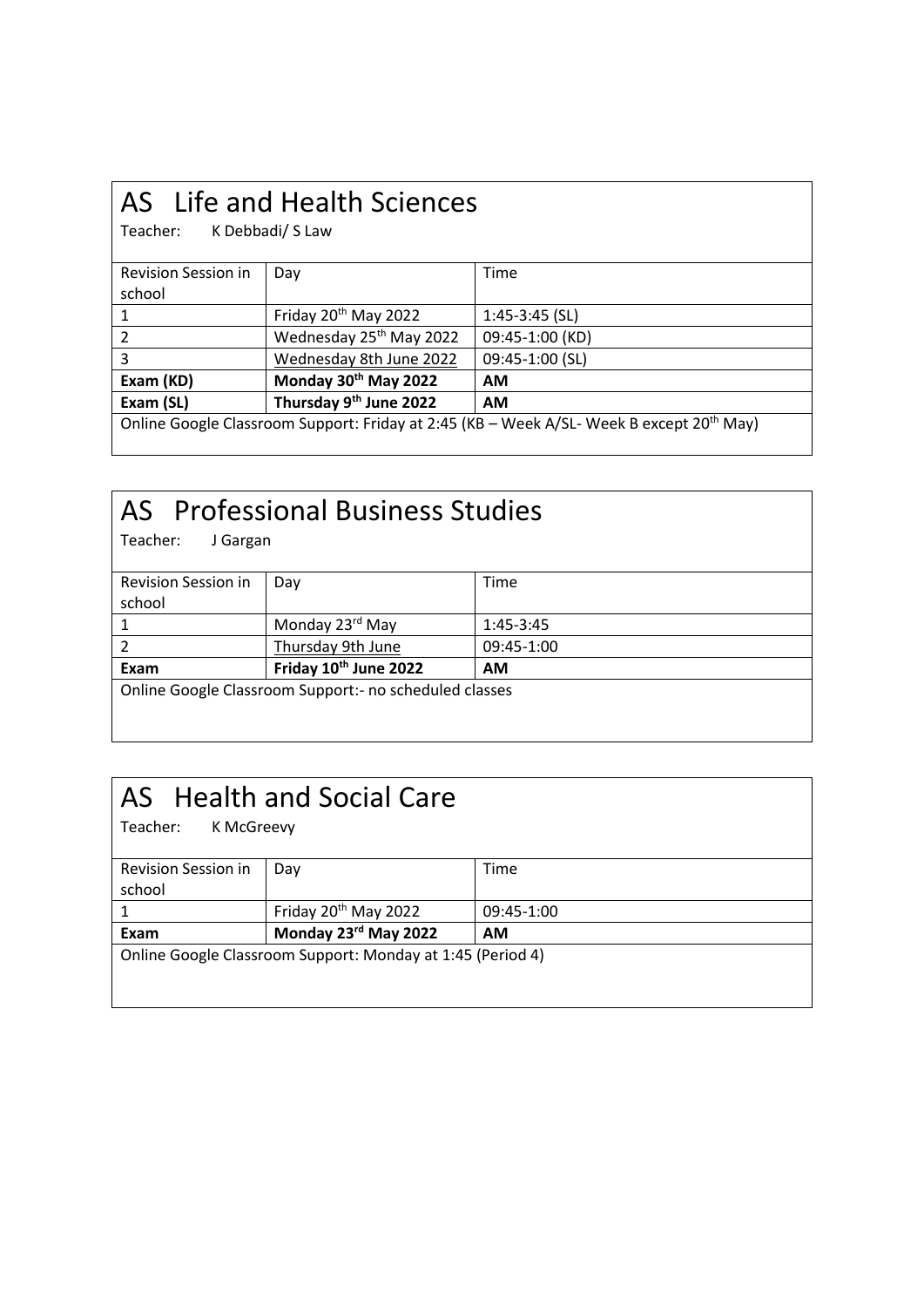#### **Year 14 Alternative Study Programme 2022**

## A2 Health and Social Care

K McGreevy

| Revision Session in                                            | Dav                               | Time        |
|----------------------------------------------------------------|-----------------------------------|-------------|
| school                                                         |                                   |             |
|                                                                | Tuesday 17 <sup>th</sup> May 2022 | $1:45-3:45$ |
| Exam                                                           | Tuesday 31st May 2022             | <b>PM</b>   |
| Online Google Classroom Support: Wednesday at 09:45 (Period 1) |                                   |             |

## A2 Government and Politics<br>Teacher: LRoss

Teacher:

| Revision Session in                                          | Day                             | Time        |
|--------------------------------------------------------------|---------------------------------|-------------|
| school                                                       |                                 |             |
|                                                              | Tuesday 24th May 2022           | 09:45-1:00  |
| $\mathcal{P}$                                                | Friday 10 <sup>th</sup> June    | $1:45-3:45$ |
| 3                                                            | Wednesday 15 <sup>th</sup> June | 1:45-3:45   |
| Exam                                                         | Wednesday 25 <sup>th</sup> May  | <b>AM</b>   |
| Exam                                                         | Thursday 16 <sup>th</sup> June  | <b>PM</b>   |
| Online Google Classroom Support: Thursday at 2:45 (Period 5) |                                 |             |
|                                                              |                                 |             |
|                                                              |                                 |             |

#### A2 Geography

Teacher: L Martin/J Viner

| Revision Session in                                         | Day                           | Time             |
|-------------------------------------------------------------|-------------------------------|------------------|
| school                                                      |                               |                  |
|                                                             | Monday 23rd May               | $1:45-3:45$ (JV) |
| 2                                                           | Tuesday 24 <sup>th</sup> May  | $1:45-3:45$ (LM) |
| 3                                                           | Monday 6 <sup>th</sup> June   | $1:45-3:45$ (JV) |
| Exam                                                        | Thursday 26 <sup>th</sup> May | AM (LM)          |
| Exam                                                        | Tuesday 7 <sup>th</sup> June  | PM (JV)          |
| Online Google Classroom Support: Friday at 11:00 (Period 2) |                               |                  |
|                                                             |                               |                  |
|                                                             |                               |                  |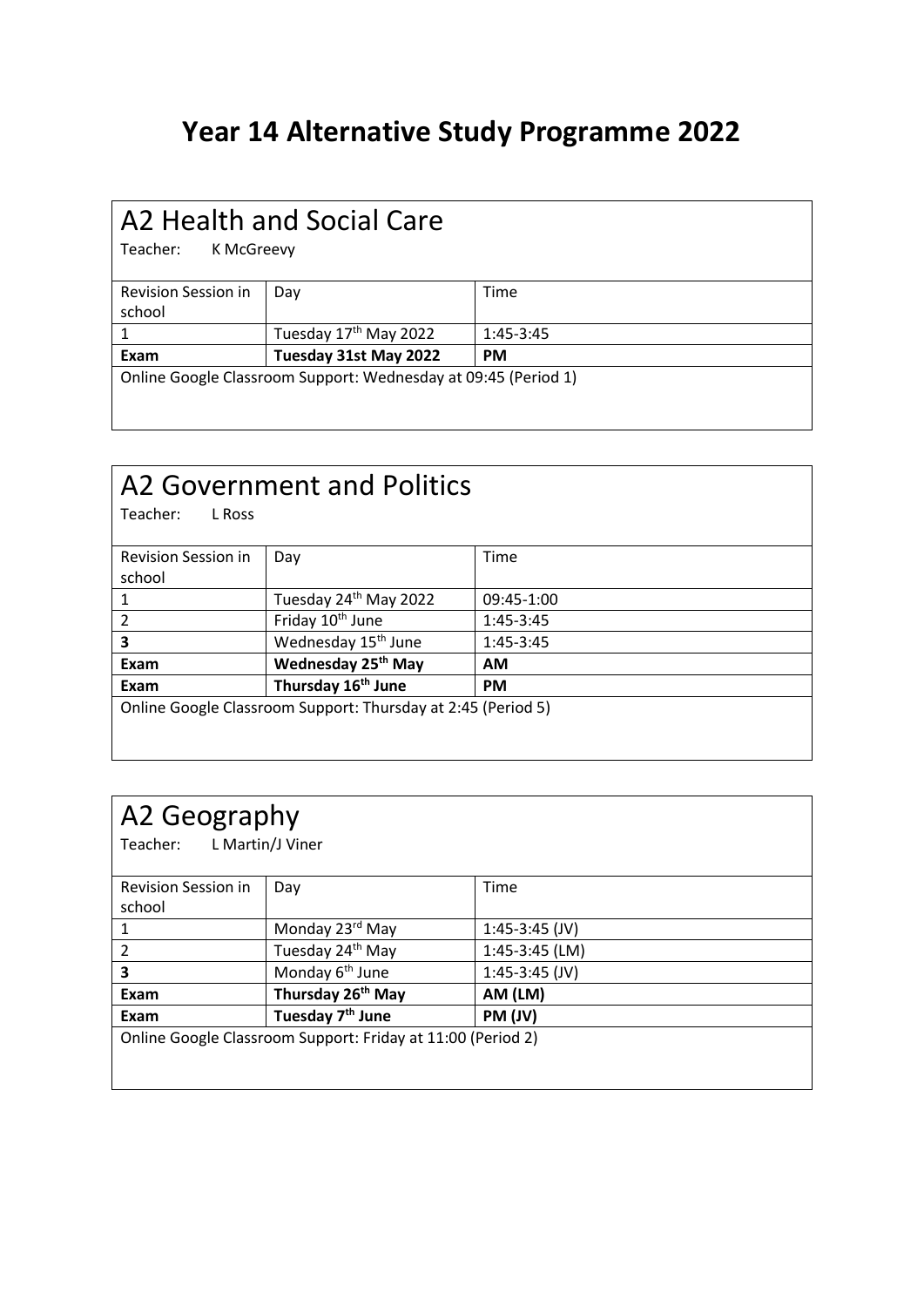| A2 History                                                   |                               |            |
|--------------------------------------------------------------|-------------------------------|------------|
| L Ross/ C Stevenson<br>Teacher:                              |                               |            |
| <b>Revision Session in</b>                                   | Day                           | Time       |
| school                                                       |                               |            |
| 1                                                            | Thursday 19 <sup>th</sup> May | 09:45-1:00 |
| Exam                                                         | Friday 27th May               | <b>AM</b>  |
| Online Google Classroom Support: Thursday at 2:45 (Period 4) |                               |            |
|                                                              |                               |            |
|                                                              |                               |            |

| A2 Life and Health Sciences<br>Teacher:<br>J Baird/S Law                                     |                                      |                 |
|----------------------------------------------------------------------------------------------|--------------------------------------|-----------------|
| <b>Revision Session in</b>                                                                   | Day                                  | Time            |
| school                                                                                       |                                      |                 |
| 1                                                                                            | Monday 6 <sup>th</sup> June 2022     | 09:45-1:00 (JB) |
| 2                                                                                            | Friday 10 <sup>th</sup> June 2022    | 09:45-1:00 (SL) |
| 3                                                                                            | Monday 20 <sup>th</sup> June 2022    | 09:45-1:00 (JB) |
| Exam                                                                                         | Monday 13th June 2022                | PM (SL)         |
| Exam                                                                                         | Wednesday 22 <sup>nd</sup> June 2022 | AM (JB)         |
| Online Google Classroom Support: Thursday at 2:45 (Period 5) SL/Wednesday at 11 (Period 2)JB |                                      |                 |

### A2 Professional Business Services

Teacher: L Copeland

| Revision Session in | Day                                                   | Time        |
|---------------------|-------------------------------------------------------|-------------|
|                     |                                                       |             |
| school              |                                                       |             |
|                     | Monday 23rd May                                       | $1:45-3:45$ |
|                     | Tuesday 7 <sup>th</sup> June                          | 09:45-1:00  |
|                     |                                                       |             |
| Exam                | Tuesday 14 <sup>th</sup> June                         | <b>PM</b>   |
|                     | Online Google Classroom Support: no scheduled classes |             |
|                     |                                                       |             |
|                     |                                                       |             |